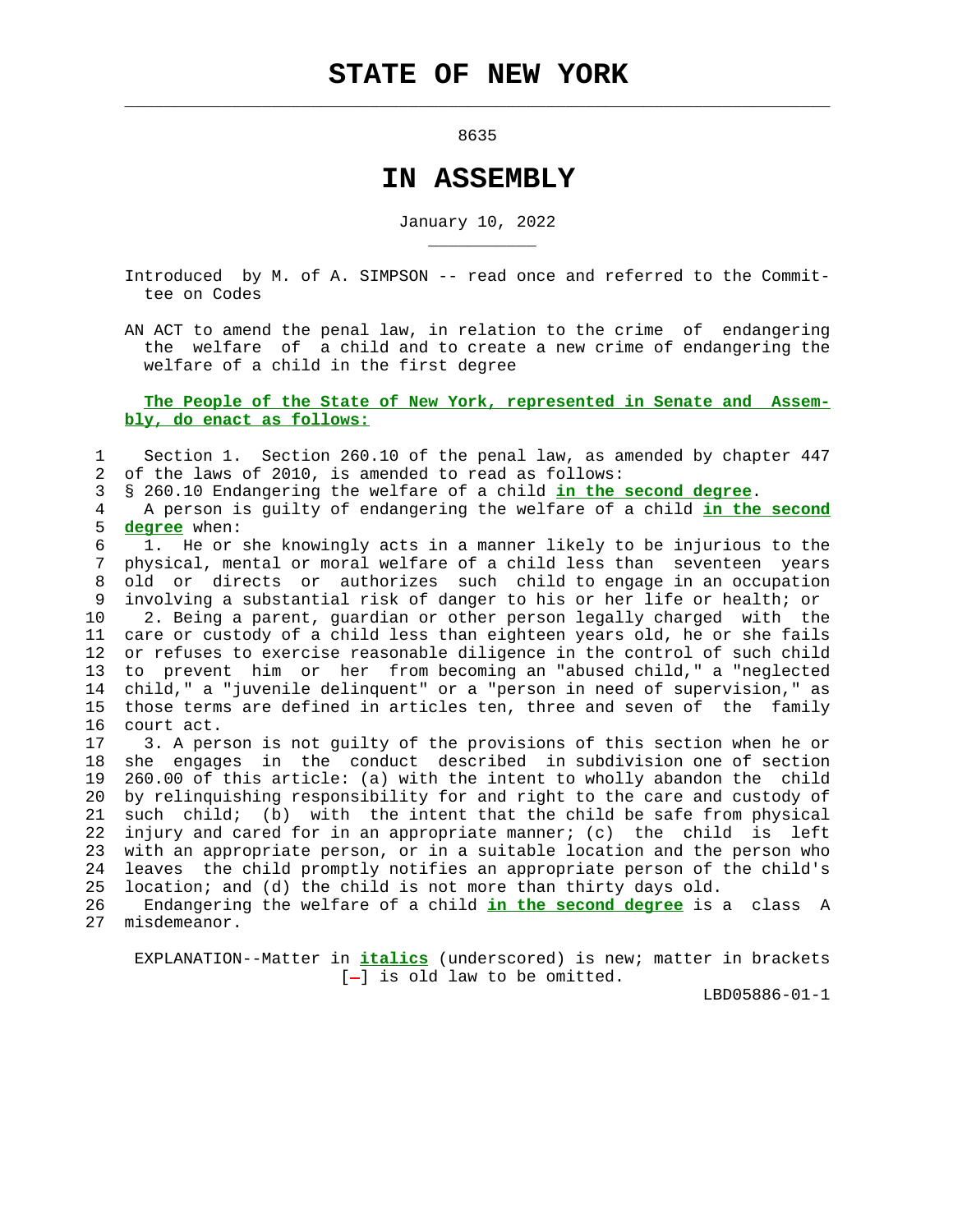| 1        | § 2. Section 260.11 of the penal law is renumbered section 260.12.        |
|----------|---------------------------------------------------------------------------|
| 2        | § 3. The penal law is amended by adding a new section 260.11 to read      |
| 3        | as follows:                                                               |
| 4        | \$ 260.11 Endangering the welfare of a child in the first degree.         |
| 5        | A person is quilty of endangering the welfare of a child in the first     |
| 6        | degree when:                                                              |
| 7        | 1. He or she knowingly acts in a manner which creates a risk of either    |
| 8        | serious physical injury or prolonged impairment of the mental or          |
| 9        | emotional condition of a child less than seventeen years old; or          |
| 10       | 2. He or she commits the offense of endangering the welfare of a child    |
| 11       | in the second degree, when:                                               |
| 12       | (a) The child is less than eleven years old; or                           |
| 13       | (b) The child suffered physical injury; or                                |
| 14       | (c) He or she has previously been convicted of any of the following       |
| 15       | offenses: endangering the welfare of a child in the second degree as      |
| 16       | defined in section 260.10; endangering the welfare of a child in the      |
| 17       | first degree as defined in this section; abandonment of a child as        |
| 18       | defined in section 260.00; assault in the second degree as defined in     |
| 19       | subdivision eight or nine of section 120.05; aggravated assault upon a    |
| 20       | person less than eleven years old as defined in section 120.12;           |
| 21       | manslaughter in the first degree as defined in subdivision four of        |
| 22       | section 125.20; murder in the second degree as defined in subdivision     |
| 23       | four of section 125.25; rape in the third degree as defined in subdivi-   |
| 24       | sion two of section 130.25; rape in the second degree as defined in       |
|          |                                                                           |
| 25       | section 130.30; rape in the first degree as defined in subdivision three  |
| 26       | of section 130.35; criminal sexual act in the third degree as defined in  |
| 27       | subdivision two of section 130.40; criminal sexual act in the second      |
| 28       | degree as defined in section 130.45; criminal sexual act in the first     |
| 29       | degree as defined in subdivision three of section 130.50; sexual abuse    |
| 30       | in the second degree as defined in subdivision two of section 130.60;     |
| 31       | abuse in the first degree as defined in subdivision three of<br>sexual    |
| 32       | section 130.65; aggravated sexual abuse in the third degree as defined    |
| 33       | in paragraph (c) of subdivision one of section 130.66; aggravated sexual  |
| 34       | abuse in the second degree as defined in paragraph (c) of subdivision     |
| 35       | one of section 130.67; aggravated sexual abuse in the first degree as     |
| 36       | defined in paragraph (c) of subdivision one of section 130.70; course of  |
| 37       | sexual conduct against a child in the first degree as defined in section  |
| 38       | 130.75; course of sexual conduct against a child in the second degree as  |
| 39       | defined in section 130.80; disseminating indecent material to minors in   |
| 40       | the second degree as defined in section 235.21; disseminating indecent    |
| 41       | material to minors in the first degree as defined in section 235.22; use  |
| 42       | of a child in a sexual performance as defined in section 263.05; promot-  |
| 43       | ing an obscene sexual performance by a child as defined in section        |
| 44       | 263.10; possessing an obscene sexual performance by a child as<br>defined |
| 45       | in section 263.11; promoting a sexual performance by a child as defined   |
| 46       | in section 263.15; possessing a sexual performance by a child as defined  |
| 47       | in section 263.16; or a similar offense against a child in any other      |
| 48<br>49 | jurisdiction.                                                             |
| 50       | Endangering the welfare of a child in the first degree is a class D       |
|          | felony.                                                                   |
| 51       | § 4. Paragraph (c) of subdivision 1 of section 70.02 of the penal law,    |
| 52       | as amended by chapter 134 of the laws of 2019, is amended to read as      |
| 53       | follows:                                                                  |
| 54       | (c) Class D violent felony offenses: an attempt to commit any of the      |
| 55       | class C felonies set forth in paragraph (b); reckless assault of a child  |
| 56       | as defined in section 120.02, assault in the second degree as defined in  |